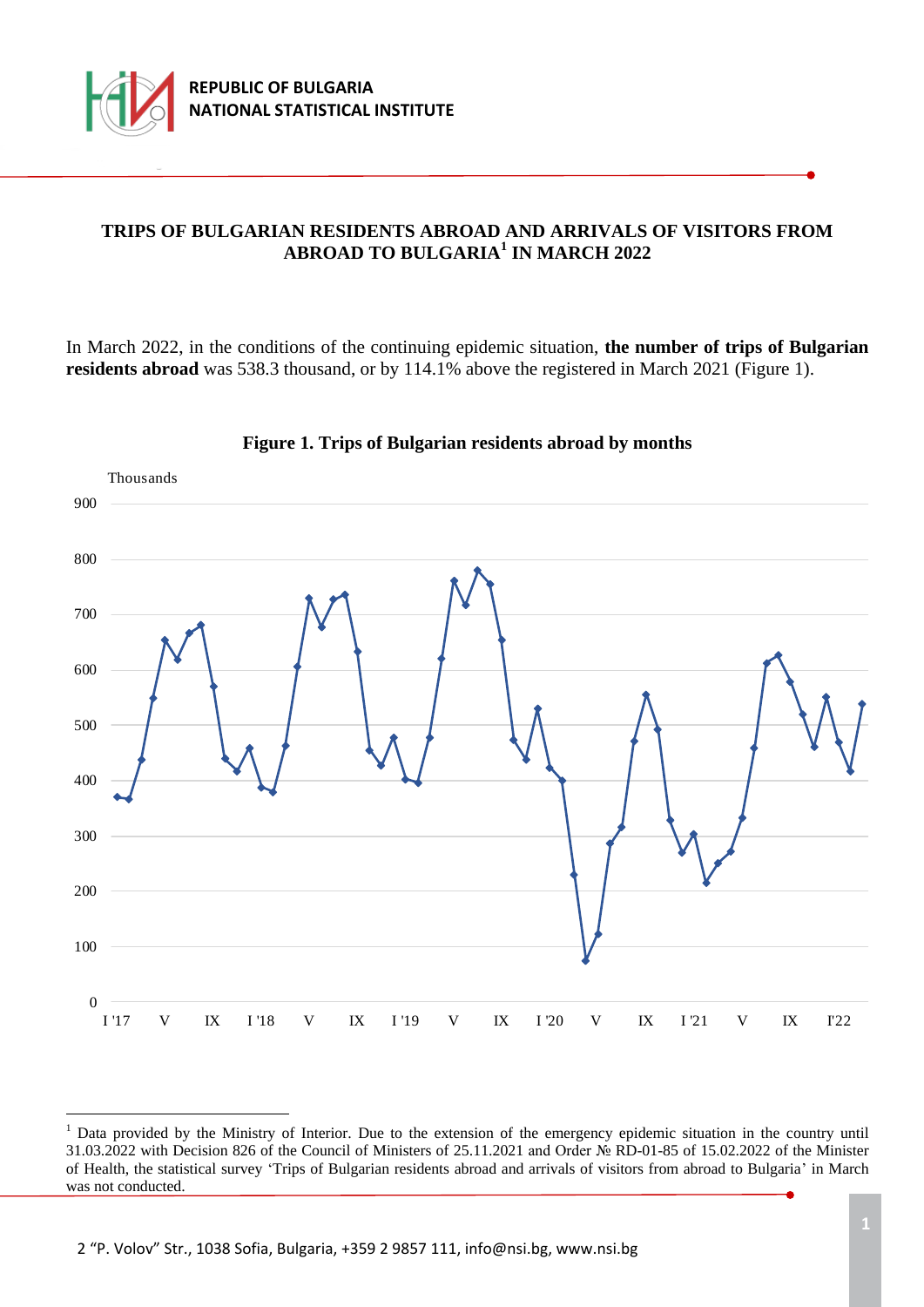

In March 2022, **the number of arrivals of visitors from abroad to Bulgaria** was 627.8 thousand (Figure 2), or by 118.1% above in comparison with March 2021 (Annex, Table 1), as the transit was 46.1% (289.6 thousand) of all visits of foreigners in the country.





The share of visits by ЕU citizens was 34.8% of the total number of foreigners' visits to Bulgaria in March 2022, or 218.3 thousand, as the highest number of visits was from Romania - 37.9% and Greece - 30.1%.

The visits of foreigners in the group 'Other European countries'<sup>1</sup> were 337.9 thousand, or 53.8% of all visits to Bulgaria. The highest number of visits in this group was registered from Turkey - 36.4% and Ukraine - 33.4%.

÷.

<sup>&</sup>lt;sup>1</sup> Group 'Other European countries' includes countries in Europe outside the EU and all data are provided by the Ministry of Interior.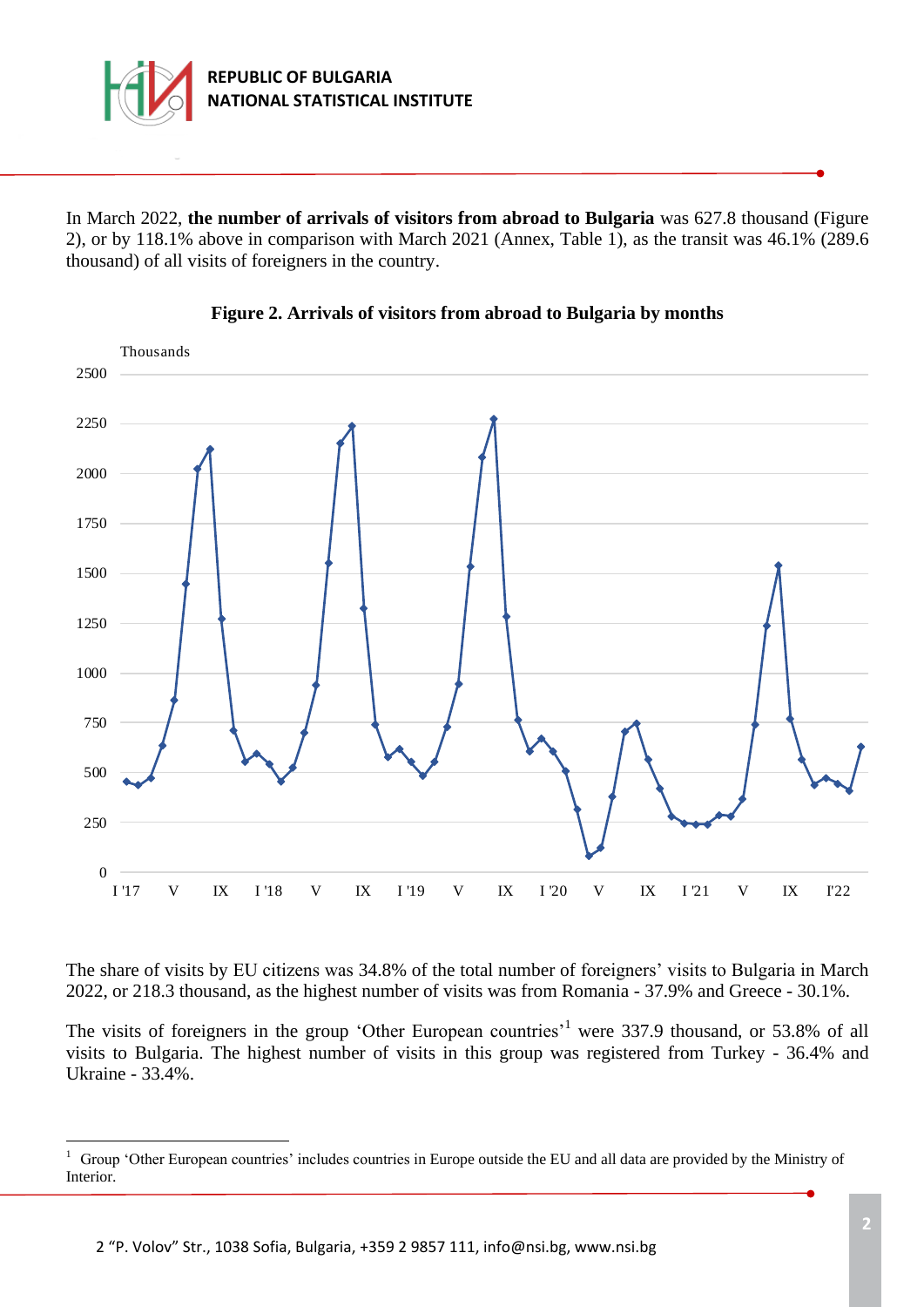

In March 2022, the relative share of visits by purpose was as follows: with other purposes - 55.9%, with holiday and recreation purpose - 32.0% and with professional purpose - 12.1% (Figure 3).

### **Figure 3. Structure of visits of foreign citizens to Bulgaria by purpose in March 2022**

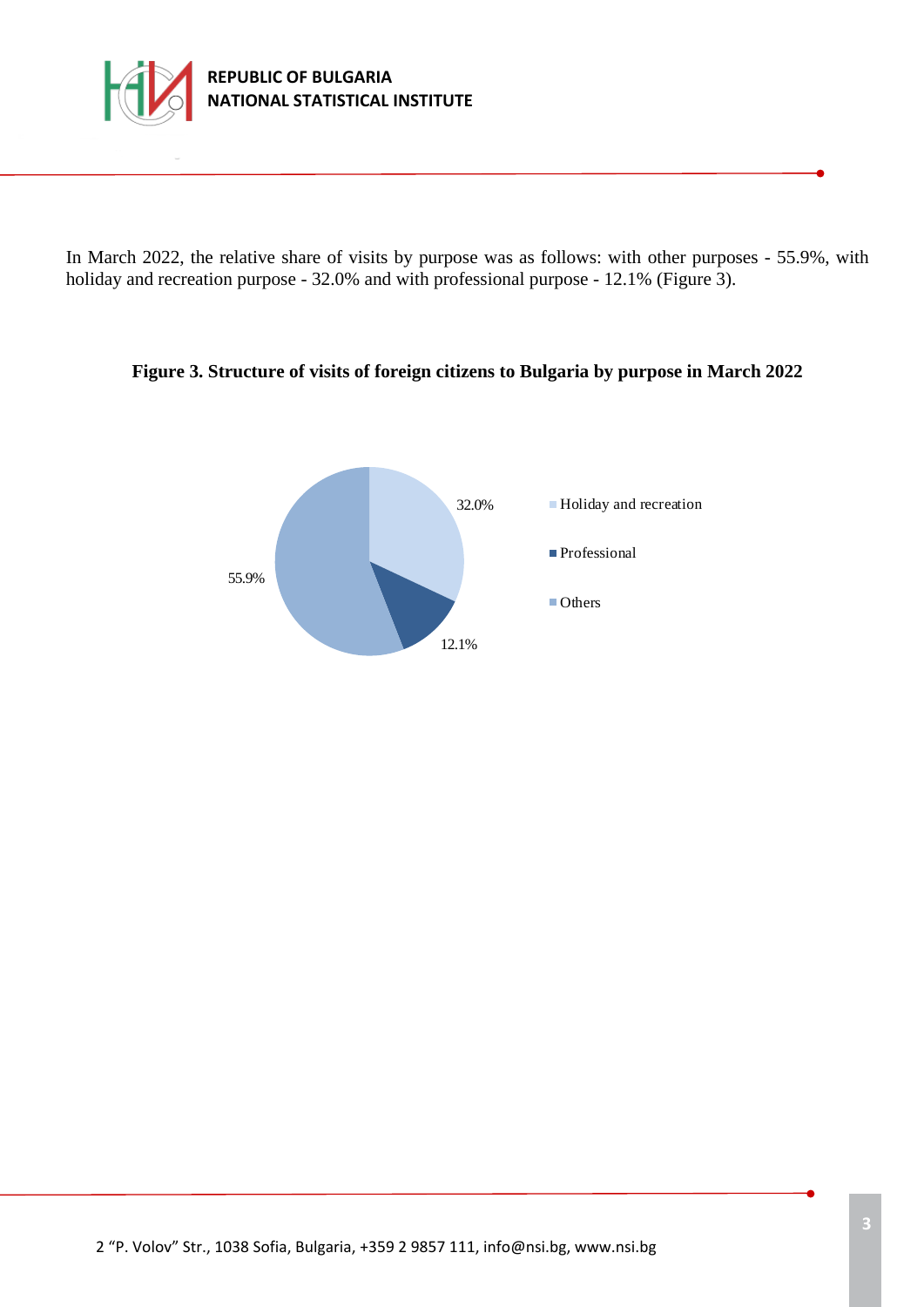

### **Methodological notes**

The definitions recommended by the World Tourist Organization and the Methodological manual for tourism by Eurostat are applied by the National Statistical Institute (NSI).

In accordance with these definitions, **an international tourist** is any person who travels to a country other than his/her permanent residence for less than a year and whose main purpose is not doing any activity for payment in the place visited.

**The purposes of visiting** a country are the following:

- Excursion, holiday or entertainment (visits to cultural or historical landmarks, sport events and others);
- Visiting friends and relatives;
- Professional purposes (business trips, participation in conferences, congresses, concluding deals, etc.);
- Other (education, medical treatment, etc.) purposes.

In March 2022, due to the impossibility to conduct the statistical survey at the border checkpoints, all statistical data on the trips of Bulgarians abroad and the visits of foreigners in Bulgaria - total and for the purpose of the trip - were provided to the NSI by the Ministry of Interior.